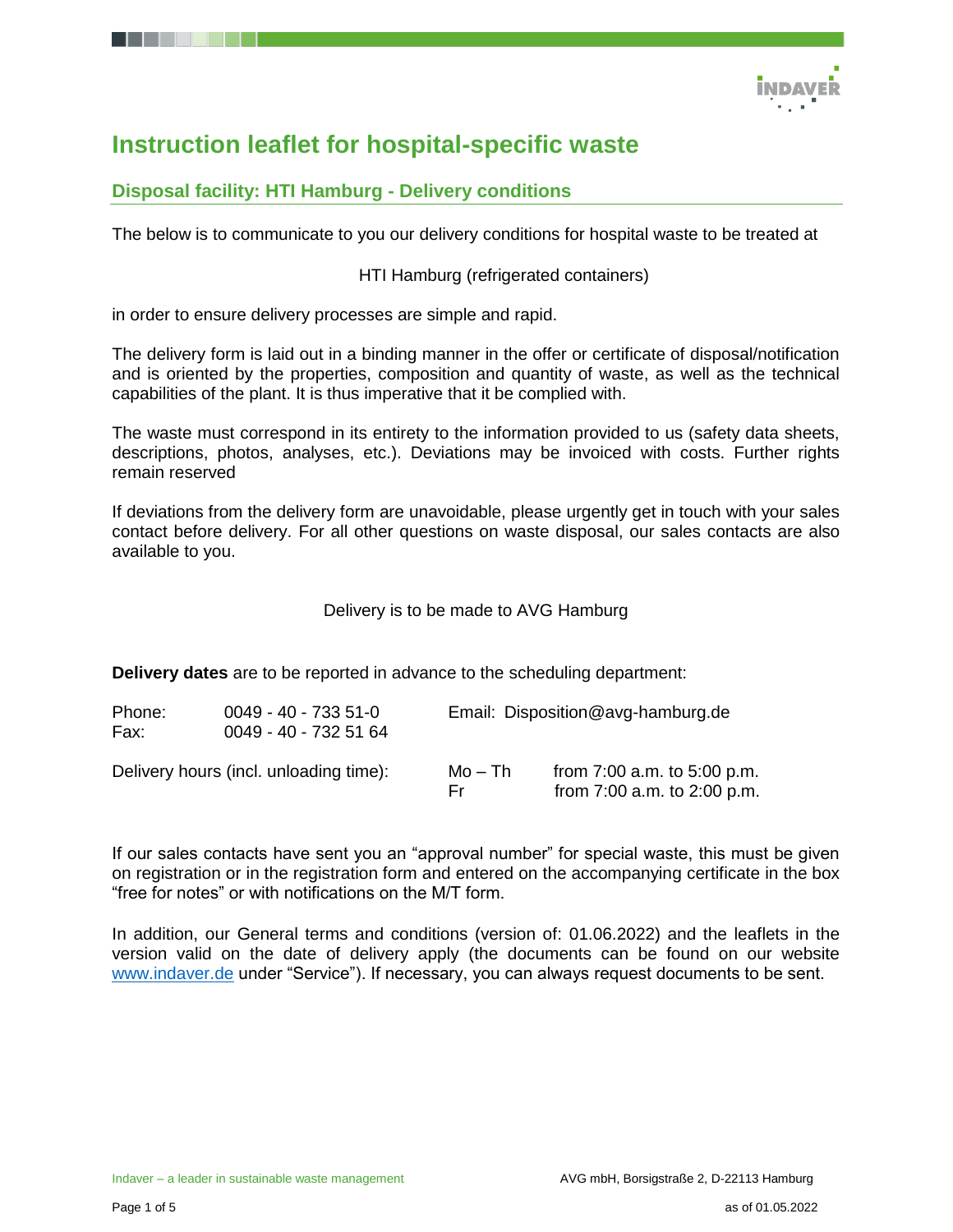

## 1. Definition

The following EWC codes come under the umbrella terms "hospital-specific waste" at AVG:

Group 1:

| <b>Sharps</b>              | 180101, 180201 |
|----------------------------|----------------|
| Infectious waste           | 180103, 180202 |
| Body parts and organ waste | 180102         |
| Cytostatic drugs           | 180108         |
| Group 2:                   |                |
| Dung, infectious           | 180202         |
| <b>Disinfected waste</b>   | 180104, 180203 |
| Carcases                   | 180202, 180203 |

Laboratory animals 180202

### 2. Delivery form

- The waste can be delivered only in type-tested disposable receptacles permitted for the specific use from 30 l to max. 60 l.
- These must be impermeable to germs, form-retaining, opaque, stable, punctureresistant, as well as intact, tightly sealed, clean on the outside, disinfected and moisture-resistant.
- The receptacles must be filled in line with their authorisation requirements
- Weight max. 30 kg/receptacle for the following waste:
	- Infectious waste
	- Disinfected waste
	- Dung, infectious
	- Cytostatic drugs
	- Sharps
- Weight max. 20 kg/receptacle for the following waste:
	- Body parts and organ waste
	- Carcases
	- Laboratory animals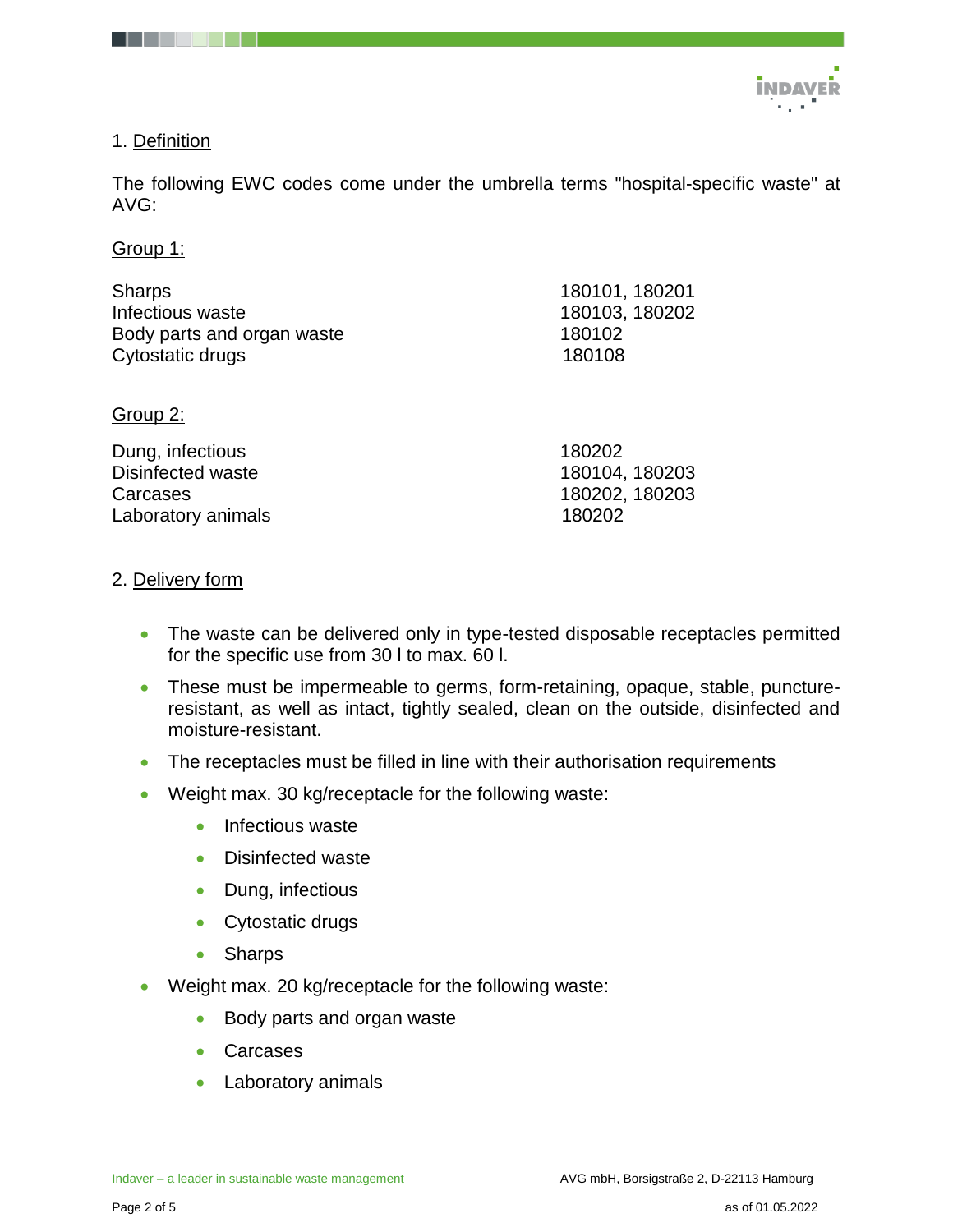

- Any liquids in the drums (blood, placenta, dialysis waste) must be bound with a sufficient quantity of suitable absorbent materials.
- Every drum/barrel must be clearly, visibly and permanently labelled with the following information:
	- Producer (e.g. doctor's surgery or hospital)
	- Type of waste/if needed, Approval number
- EWC Code
- Hazardous substance labelling as per GHS/CLP
- Correct ADR labels

- Notification No.
- Any extraneous lettering or inapplicable hazard labels are to be removed
- Delivery must be made by vehicles that allow unloading without risk. The receptacles are to be placed by the party making delivery in the container or position indicated by the operating personnel. The markings in the container indicating the max. stacking height must be complied with.
- Dimensions of the refrigerated container: Length: 5.30 m; width, 2.20 m; max. stacking height: 1.80 m
- 3. Criteria for hospital-specific waste

#### General conditions of acceptance

- Body parts, organ waste, laboratory animals and carcases must be delivered refrigerated. Deep-frozen delivery is only possible on approval from AVG.
- There must be a maximum of 12 hours between collection of single drums from e.g. doctors' surgeries or their removal from a refrigeration chamber and delivery to AVG.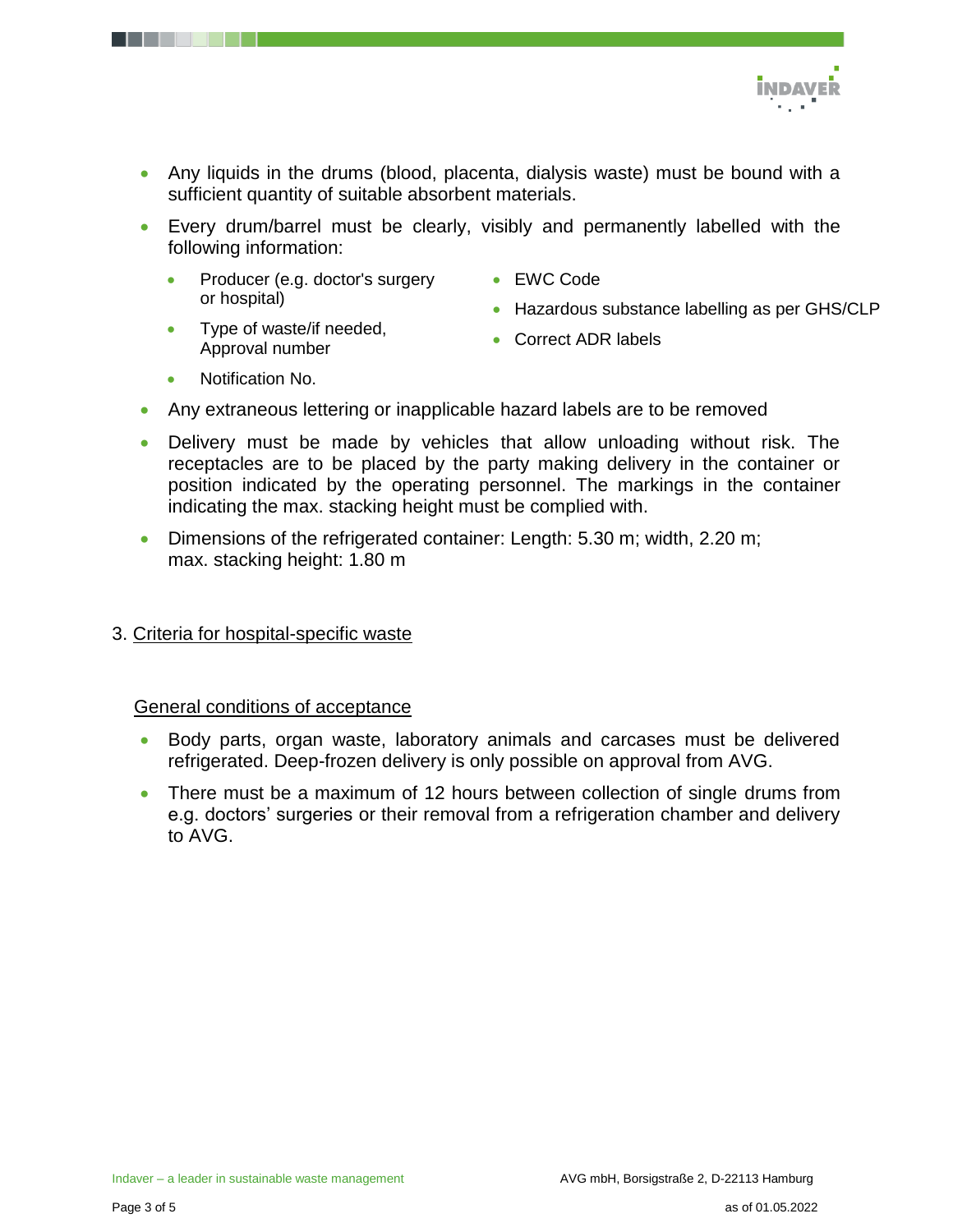

## Basic chemical qualities

If not otherwise agreed in the offer/certificate of disposal, the following basic qualities apply (parameters not listed must be queried separately):

| • Chlorine:                                   | < 2    | $Wt.\%$ |
|-----------------------------------------------|--------|---------|
| • Bromine:                                    | < 0.2  | $Wt.\%$ |
| · Iodine:                                     | < 0.01 | $Wt.\%$ |
| • Fluorine:                                   | < 0.1  | $Wt.\%$ |
| • Sulphur:                                    | < 1    | $Wt.\%$ |
| • Phosphorus:                                 | $<$ 1  | $Wt.\%$ |
| • Mercury:                                    | < 50   | mg/kg   |
| • Arsenic, cadmium, thallium (total):         | < 100  | mg/kg   |
| • Heavy metals (total):                       | < 0.5  | $Wt.\%$ |
| (Ni, Cu, Te, Se, Sb, Be, Pb, Cr, Sn, V)       |        |         |
| $\bullet$ Zinc:                               | < 1    | $Wt.\%$ |
| • Molybdenum:                                 | < 500  | mg/kg   |
| • Sodium/potassium/lithium/magnesium (total): | < 5    | $Wt.\%$ |
| • Organosilicon:                              | < 0.3  | Wt.%    |
| • PCB and PCT (to DIN):                       | < 10   | mg/kg   |

## Special details

The delivery of waste/materials containing the following substances/with the following properties requires our express approval (regardless of the above basic qualities):

- Waste subject to other legal requirements (e.g. CWC, narcotics law, regulation on animal-by products)
- Waste classified in risk group 4 of appendix III of the Ordinance on Biological Substances. (Acceptance of such waste is only possible after autoclaving.)